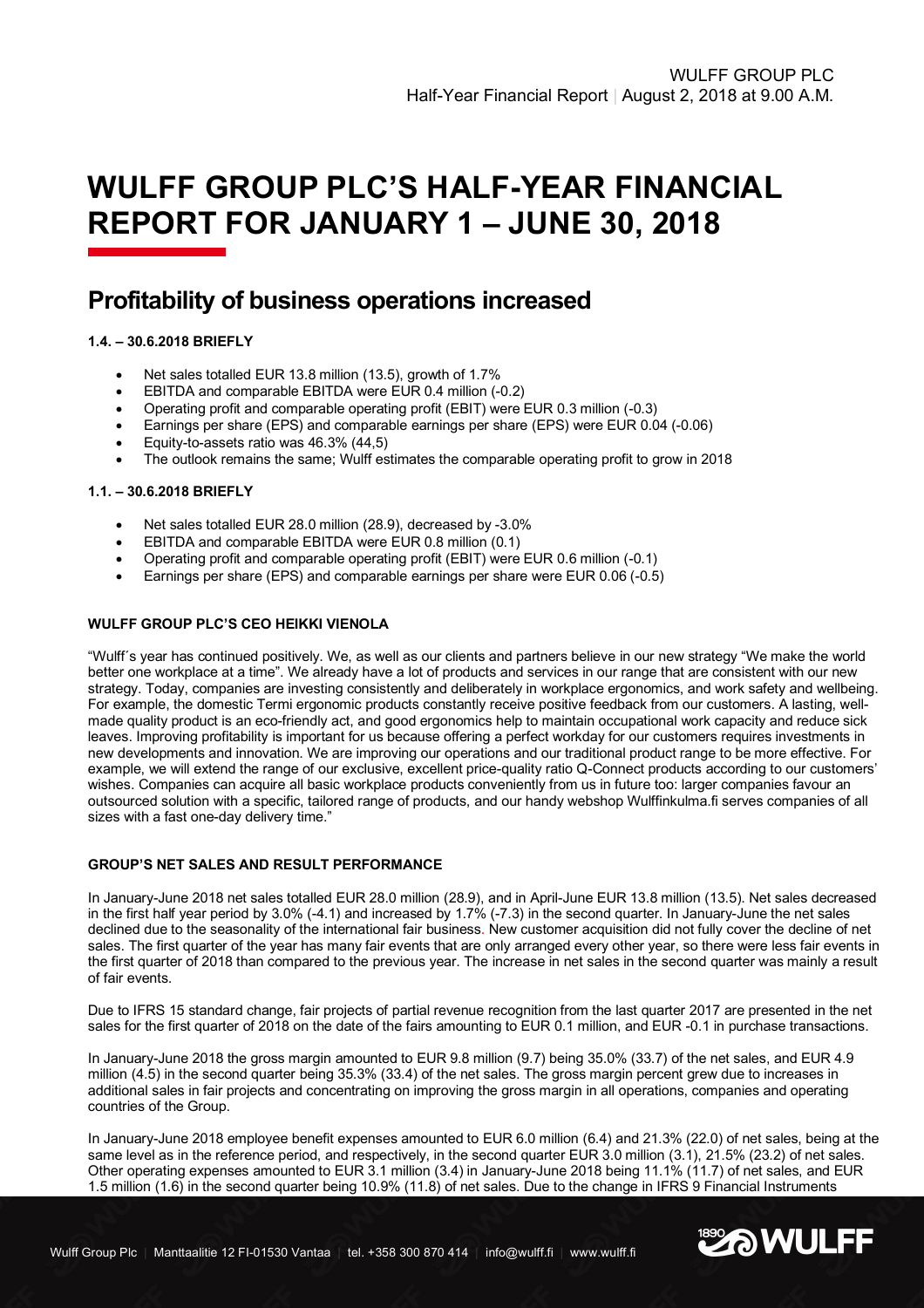standard, a credit loss reserve of EUR -0.0 million was made in the first quarter of the financial year 2018. The implemented cost-saving measures had a positive effect on the operating profit.

In January-June 2018 EBITDA and comparable EBITDA amounted to EUR 0.8 million (0.1) being 2.9% (0.3) of net sales, and EUR 0.4 million (-0.2) in the second quarter, being 3.2% (-1.2) of net sales. The operating profit (EBIT) and the comparable EBIT amounted to EUR 0.6 million (-0.1) being 2.1% (-0.4) of net sales and EUR 0.3 million (-0.3) in the second quarter, being 2.4% (-1,9) of net sales. The first half-year periods of 2018 and 2017 did not include items affecting comparability.

In January-June 2018 the financial income and expenses totalled (net) EUR -0.2 million (-0.2) including interest expenses of EUR -0.0 million (-0.0) and mainly currency-related other financial items and bank expenses (net) EUR -0.1 million (-0.1). In the second quarter, the financial income and expenses totalled (net) EUR -0.0 million (-0.1).

In January-June 2018 the result before taxes was EUR 0.4 million (-0.3), and the net profit over the reporting period was EUR 0.4 million (-0.4) million. In the second quarter the result before taxes was EUR 0,3 million (-0,4) and the net profit was EUR 0.3 million (-0,4). Earnings per share (EPS) and comparable EPS were EUR 0.06 (-0.05) in January-June 2018, and EUR 0.04 (-0.06) in the second quarter.

#### **CONTRACT CUSTOMERS SEGMENT**

Wulff's Contract Customers Segment is the customer's expert partner in the field of workplace services and products as well as international fair services in Scandinavia.

In January-June 2018 the Contract Customers segment´s net sales totalled EUR 23.4 million (24.2), and EUR 11.5 million (11.3) in the second quarter. In January-June 2018 the operating profit (EBIT) was EUR 0.6 million (-0.0), and EUR 0.3 million (-0.1) in April-June. In January-June net sales declined particularly due to the seasonality of the international fair business. New customer acquisition did not fully cover the decline of net sales. The first quarter of the year has many fair events that are only arranged every other year, so there were less fair events in the first quarter of 2018 than compared to the previous year. The increase in net sales in the second quarter was mainly a result of fair events.

The implemented cost-saving actions improved the operating profit. It is important for Wulff to develop its services together with customers. In a rapidly changing world, it requires strong investments to be able to offer customers new and interesting products and services that are at the leading edge of development. Wulff's aim is to make its customers' and its own businesses as profitable as possible. That is why Wulff is continuously developing the cost-efficiency of its operations. Digitalisation, automatization, new working environments, and mobile work provide a chance for Wulff to grow in a new market. With new strategic projects such as Wulff Lab and Better Products, customers can innovate and develop new services, products and operations even better than before. Together with our customers and partners, we will discuss and develop new ideas with Bruce Oreck at Wulff Business Forum on October 4, 2018.

One of the most popular cost and time saving supply solutions in Finland is Wulff's MiniBar, and in Scandinavia, the Cabinet Service. These solutions can be found in hundreds of companies. The MiniBar and Cabinet Service work like their hotel namesakes. The automated refilling services house on their shelves ready-to-use office and IT supplies, catering and facility management products. The TOP3 products in Wulff's MiniBar service are coffee, ink cartridges and paper. In Finland, Wulff is the industry's strongest player and in Scandinavia, one of the top companies in the industry.

Wulff's open webshop Wulffinkulma.fi, geared towards small companies, serves customers diversely with a range of 4,000 products. The webshop is known for its fast and reliable deliveries and a product range that is much more diverse than what its traditional competitors are able to offer. The webshop, its services, its functionality, and marketing will be strongly developed in 2018.

International fair services are a part of Wulff's operations. In addition to Finland, Wulff Entre serves customers in Germany, Sweden, Norway, Russia and the United States. Additional growth is expected especially from the US market. Yearly, Wulff Entre exports Finnish know-how to over 30 countries. Wulff Entre is the market leader in Finland and there has been solid trust in Wulff Entre's ability to find the right international venues for over 90 years. As an international company, Wulff Entre will invest especially in the acquisition of new clientele, developing its operations in the US, and in a new way of marketing, web presence, and social media.

#### **EXPERTISE SALES SEGMENT**

The Expertise Sales segment makes everyday life at the workplace easier by offering the best workplace products and novelties in the market with the most professional, personal, and local service.

In January-June 2018 the Expertise Sales Segment's net sales totalled EUR 4.8 million (4.7), and EUR 2.4 million (2.2) in the second quarter. In January-June 2018 the operating profit was EUR 0.2 million (0.1), and EUR 0.1 million (0.0) in the second

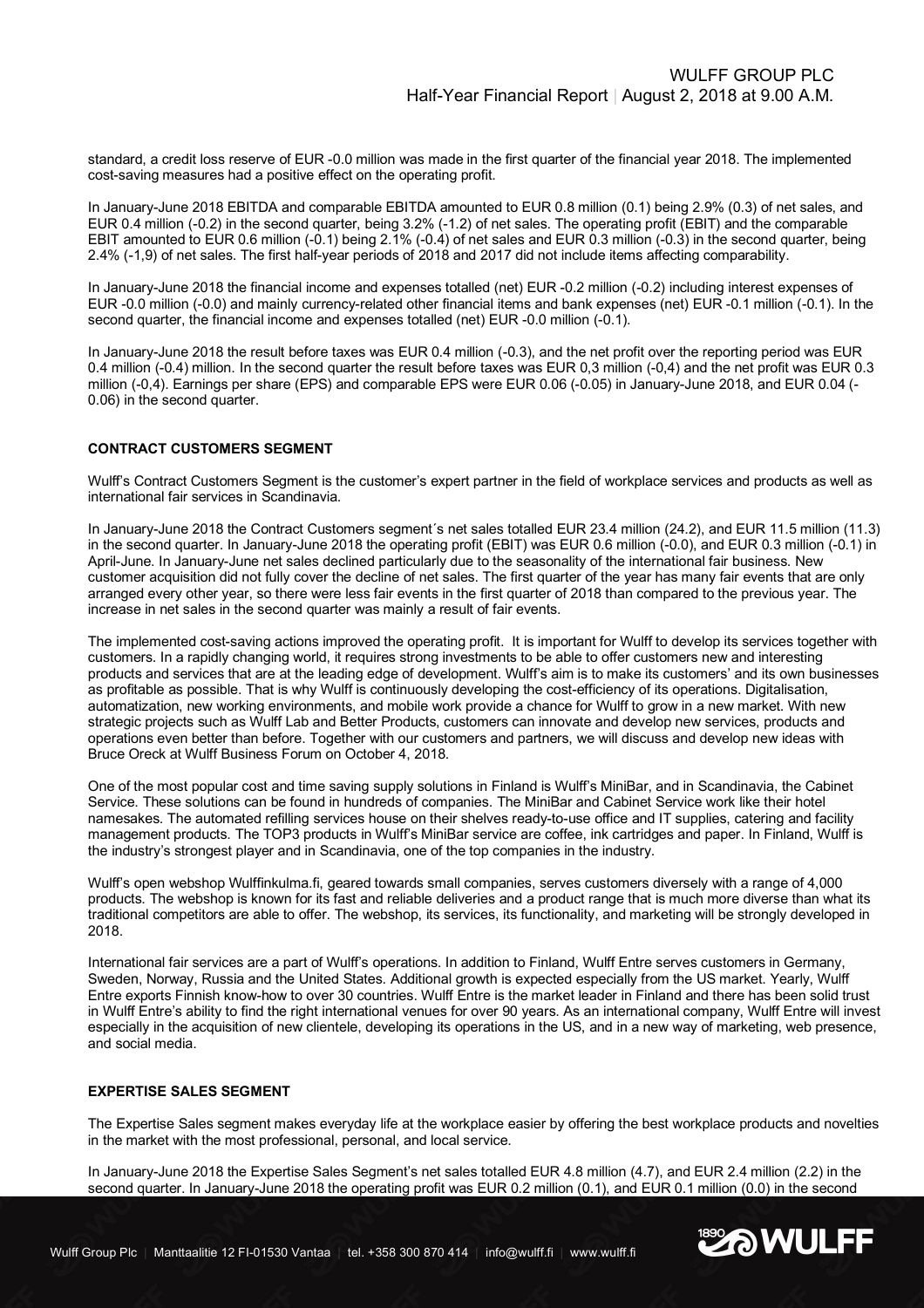quarter. The growth of net sales was driven by the strong operations of the Expertise Sales organisation and the growth in the large format printing and transfer paper printing business that started in 2017. Also the growth in the sales of first aid products in Scandinavia increased the segment's net sales.

The Expertise Sales segment will continue improving its profitability by concentrating on profitable product and service fields, efficient cost management, and by continuously optimizing operational efficiency. The agile organisation is able to react quickly to changes in the market. Focusing on profitable product and service fields require investments in the development of the chosen product and service ranges.

Expertise Sales is a professional service that requires knowledge of the customer, the customer's business and operating environment, and it emphasises the importance of personal contact. Wulff stands out from the competition due to its locality and domesticity. The Expertise Sales segment offers customers novelties and favourites, and a broad range of workplace wellbeing and ergonomic products, and first aid and products improving work safety. Due to the aging workforce, Nordic companies are increasingly investing in ergonomics and first aid products for the workplace. Office work will continue to account for an everincreasing part of all labour and that is why companies are also proactively investing in good workplace ergonomics. With good workplace ergonomics, it is possible to achieve significant savings due to diminution of sick leaves. The Expertise Sales segment offers personal service to its clients and the product concept is always tailored together with the customers to meet their needs. Expertise Sales actively brings solutions that make workdays better to the awareness of customers. One of the most important and current projects is bettering indoor air quality. Wulff offers its customers exclusively top quality AeraMax air purifiers among other products.

Wulff is known for being the workplace of successful salespeople. An increasing number of executive leaders and company managers have a background in sales, and there is growing appreciation of sales skills in our society today. Successful recruiting and the number of the sales personnel have a significant effect especially on the performance of the Expertise Sales. Wulff is looking for new talents to its Expertise Sales. Wulff's own introduction and training programs ensure that not only does every sales person get a comprehensive training and an exciting start to their career, but also further education on how to improve one's own expertise. Wulff is looking to hire new, sales-minded future professionals to grow into experts in the field.

#### **FINANCING, INVESTMENTS AND FINANCIAL POSITION**

In January-June 2018 the cash flow from operating activities was EUR -0.7 million (-0.9). In this industry, it is typical that the result and cash flow are generated specially in the last quarter. Investments on fixed assets totalled EUR 0.3 million (0,1) in the first half-year period.

In April 2018 a dividend of EUR 0.3 million (0.7) was paid to the owners of the parent company.

Long-term loans were repaid in total of EUR 0.2 million (1,3) in January-June. No new long-term loans were withdrawn during 2018. In March 2017, the Group carried out a financial arrangement where the Group withdrew a new long-term loan of EUR 1.2 million and a loan of EUR 1.2 million was repaid. The repayment term of the new long-term loan extends almost six years longer than compared to the repaid loan. Short-term loans were withdrawn amounting to EUR 1.7 million (2.1). The cash flow of financing activities was EUR 1.2 million (1.4) in January-June 2018.

The Group's cash balance increased by EUR 0.2 million (0,3) in January-June. The Group's bank and cash funds totalled EUR 0.2 million (0,4) at the beginning of the year and EUR 0.5 million (0,7) at the end of the reporting period.

At the end of June 2018, the Group's equity-to-assets ratio was 46.3% (44.5). Equity attributable to the equity holders of the parent company was EUR 1.62 per share (1.62).

#### **SHARES AND SHARE CAPITAL**

Wulff Group Plc's share is listed on NASDAQ OMX Helsinki in the Small Cap segment under the Industrial Goods and Services sector. The company's trading code is WUF1V. At the end of the reporting period, the share was valued at EUR 1.56 (1.72) and the market capitalization of the outstanding shares totalled EUR 10.2 million (11.2).

In January-June 2018 no own shares were reacquired. At the end of June 2018, the Group held 79,000 (79,000) own shares representing 1.2% (1.2) of the total number and voting rights of Wulff shares.

#### **DECISIONS OF THE ANNUAL GENERAL MEETING AND BOARD OF DIRECTORS**

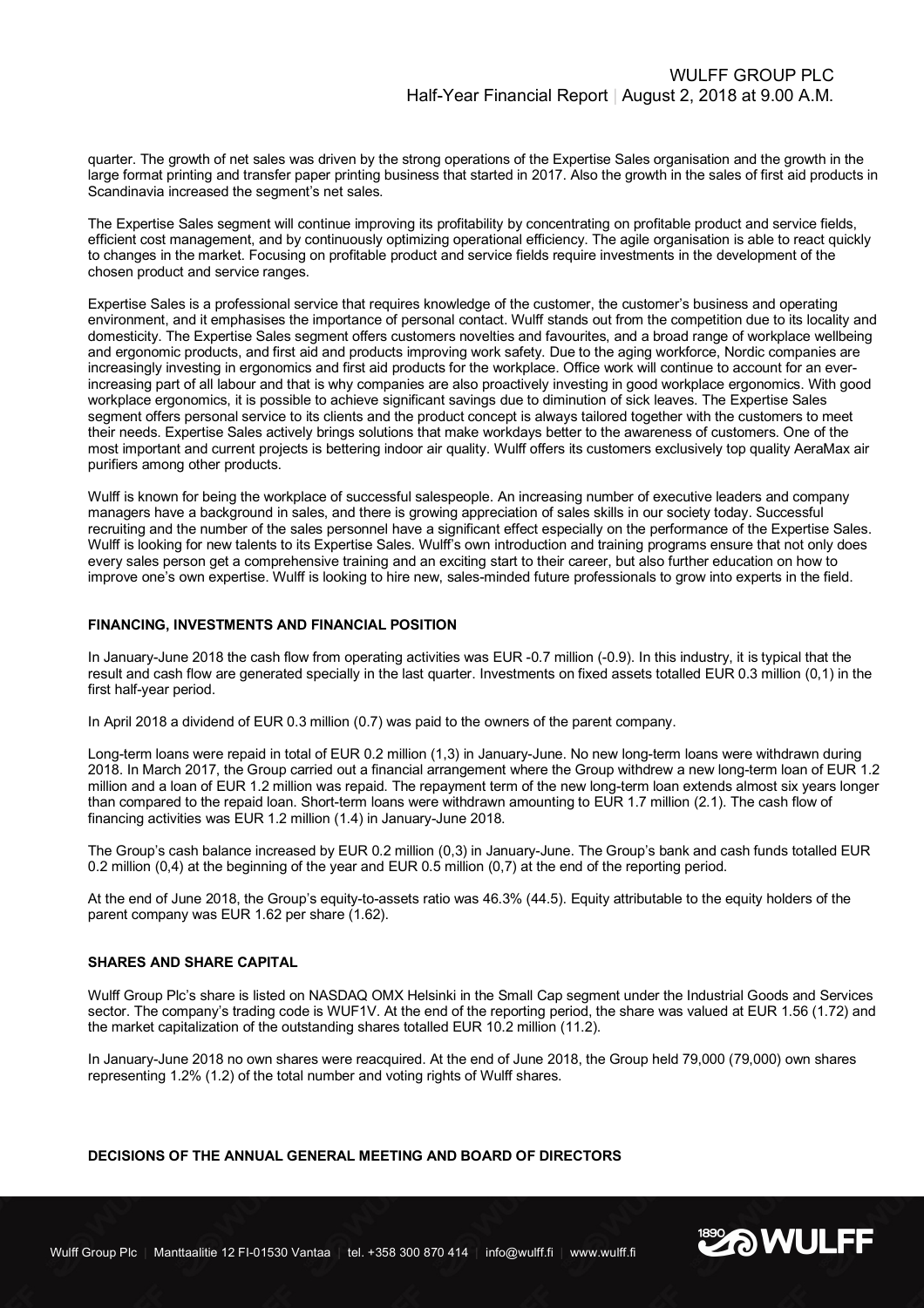Wulff Group Plc's Annual General Meeting was held in Helsinki on Thursday April 5, 2018. The Annual General Meeting adopted the financial statements and discharged the members of the Board of Directors and CEO from liability for the financial period 1.1.-31.12.2017.

#### **Dividend**

The Annual General meeting decided to pay a dividend of EUR 0.05 per share for the financial year 2017, amounting to EUR 0.3 million. The record date was April 9, 2018 and the payment date was April 18, 2018.

#### **Board of Directors**

Kari Juutilainen, Ari Pikkarainen, Jussi Vienola and Kristina Vienola were elected as members of the Board. The organising meeting of the Board of Directors, held after the Annual General Meeting, decided that the Chairman of the Board is Ari Pikkarainen.

It was confirmed that the members of the Board of Directors will receive a monthly fee of EUR 1,250.

#### **Auditors**

BDO Oy, a company of Authorized Public Accountants, with Authorized Public Accountant Juha Selänne as the lead audit partner, was chosen as the auditor of Wulff Group Plc. The reimbursements to the Auditors are paid on the basis of reasonable invoicing.

#### **Authorizing the Board of Directors to decide on the repurchase of the company's own shares**

The Annual General Meeting authorised the Board of Directors to resolve on the acquisition of maximum 300,000 own shares. The authorization is effective until April 30, 2019. With the authorization received from Wulff Group Plc´s Annual General Meeting held 5.4.2018 the Board of Directors decided in its organising meeting to continue acquiring own shares.

#### **Authorizing the Board of Directors to decide on a share issue and the special entitlement of the shares**

The Annual General Meeting authorised the Board to decide on the issue of new shares, disposal of treasury shares and/or the issue of special rights, so that the authorisation entitles the Board to issue a maximum of 1,300,000 shares, representing approximately 20% of the company's currently outstanding stock, based on a single decision or several decisions. The authorisation remains in force until April 30, 2019.

#### **PERSONNEL**

In January-June 2018 the Group's personnel totalled 192 (201) employees on average. At the end of June, the Group had 187 (199) employees of which 64 (72) persons were employed in Sweden, Norway or Denmark. The majority, 56% (58) of the Group's personnel works in sales operations and 44% (42) of the employees work in sales support, logistics and administration. 47% (51) of the personnel are women and 53% (49) are men.

#### **RISKS AND UNCERTAINTIES IN THE NEAR FUTURE**

The demand for workplace products and office supplies is strongly affected by the general economic development and the market's tight competition. Business operations are also affected by normal business risks such as the success of the Group's strategy and operative risks stemming from the personnel, logistics and IT environments. Approximately half of the Group's net sales come from other than euro-currency countries. Fluctuation of the currencies affects the Group's net result and balance sheet.

#### **SUBSEQUENT EVENTS**

In July 2018, Wulff Group Plc acquired a two percent share of the share capital of S Supplies Holding AB and owns 89% of the share capital of the company after the acquisition. The purchase price was EUR 44 thousand. The book value of S Supplies Holding AB's net assets was EUR 2.1 million without goodwill at the end of June 2018. The Group has not had any other significant subsequent events.

#### **MARKET SITUATION AND FUTURE OUTLOOK**

Wulff is the most significant Nordic player in its field. Wulff creates workplaces and its mission is to help corporate customers succeed in their own business by providing them with leading-edge products and services in a way best suitable to them. Wulff is prepared to carry out new strategic acquisitions and as a listed company, Wulff is in a good position to be a more active player than its competitors.

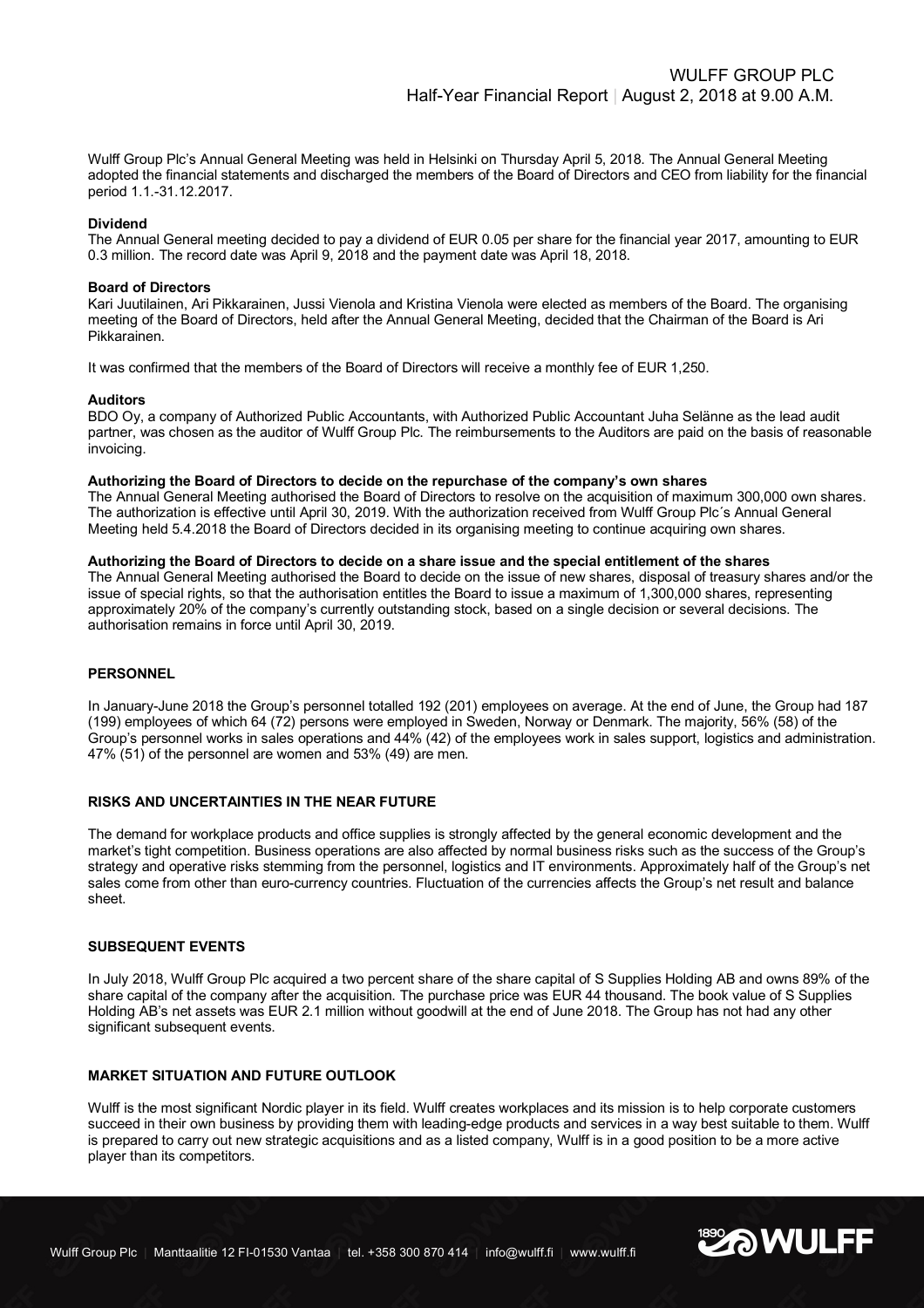The developing economic situation will enable Wulff's business to develop positively. Wulff aims to further improve the profitability of its operations and it estimates the comparable operating profit to increase. In the industry, it is typical that the result and cash flow are generated specially in the last quarter.

#### **WULFF GROUP PLC'S FINANCIAL REPORTING**

Wulff Group Plc will release the following financial report in 2018:

Interim Report, January-September 2018 Thursday November 1, 2018

In Vantaa on August 2, 2018

WULFF GROUP PLC BOARD OF DIRECTORS

Further information: CEO Heikki Vienola tel. +358 300 870 414 or +358 50 65 110 e-mail: heikki.vienola@wulff.fi

DISTRIBUTION NASDAQ OMX Helsinki Oy Key media www.wulff-group.com

A better world – one workplace at a time. Wulff's goal is a perfect workday! We enable better working environments and create workplaces, wherever you are. More comfortable, healthier, safer, more enjoyable, more active and more diverse? How do you want to better you workday and working environment? Wulff has the solution. We offer our customers office supplies, facility management products, catering solutions, IT supplies, ergonomics, first aid, air purifiers, and innovative products for worksites. Customers can also acquire international exhibition services from Wulff. In addition to Finland, Wulff operates in Sweden, Norway, and Denmark. Check out our products and services at wulff.fi.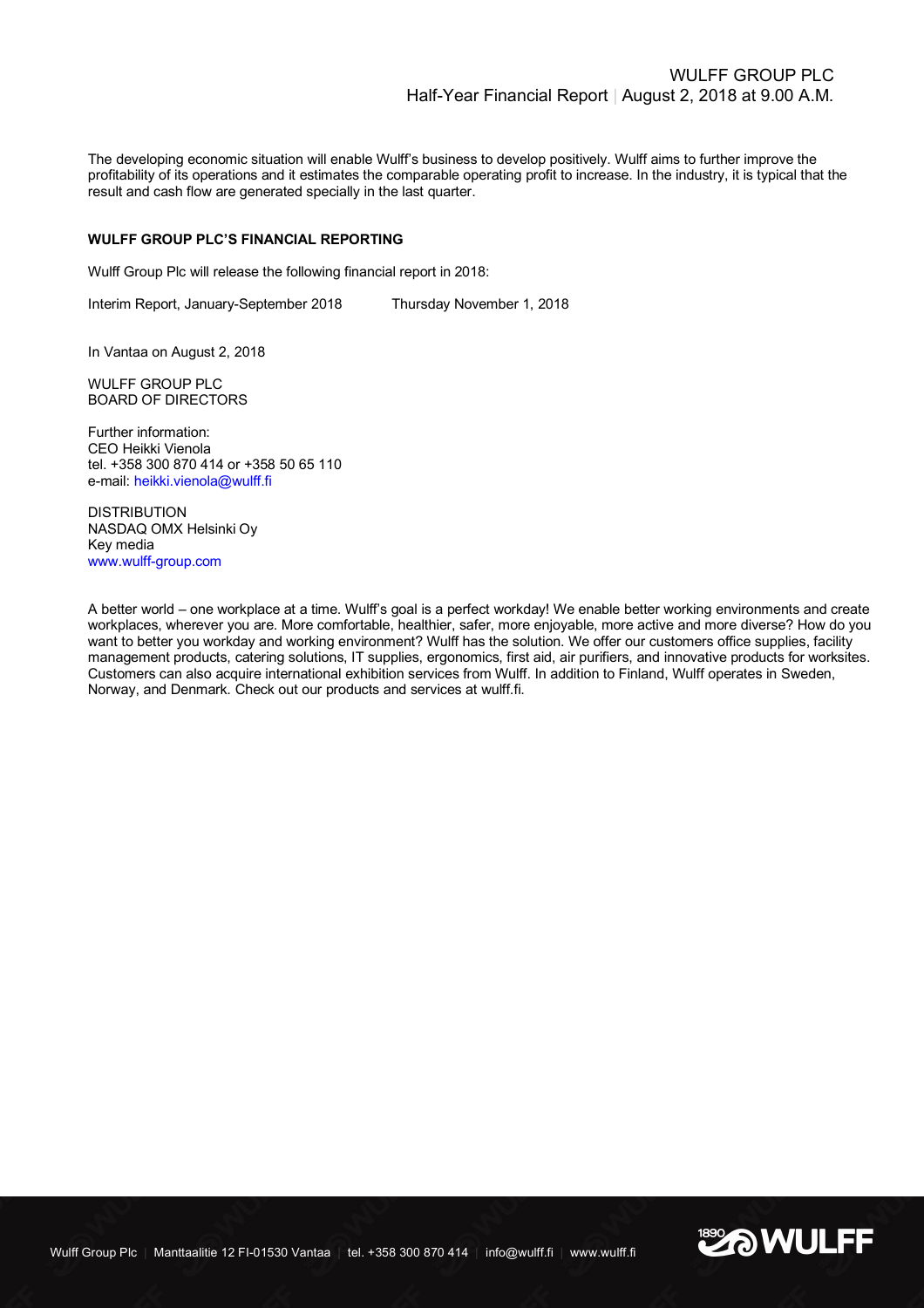# WULFF GROUP PLC Half-Year Financial Report | August 2, 2018 at 9.00 A.M.

# **HALF-YEAR FINANCIAL REPORT, TABLE PART 1.1. - 30.6.2018**

#### **The information presented in the report has not been audited.**

| <b>CONDENSED CONSOLIDATED STATEMENT OF</b><br><b>PROFIT OR LOSS (IFRS)</b>                             | $\mathsf{II}$ | $\mathsf{II}$  | $I-II$   | H        | $I - IV$ |
|--------------------------------------------------------------------------------------------------------|---------------|----------------|----------|----------|----------|
| <b>EUR 1000</b>                                                                                        | 2018          | 2017           | 2018     | 2017     | 2017     |
| <b>Net sales</b>                                                                                       | 13754         | 13 530         | 28 010   | 28 862   | 56 931   |
| Other operating income                                                                                 | 50            | 38             | 75       | 77       | 133      |
| Materials and services                                                                                 | $-8901$       | $-9005$        | $-18209$ | $-19124$ | $-37692$ |
| Employee benefit expenses                                                                              | $-2960$       | $-3133$        | $-5967$  | $-6361$  | $-12237$ |
| Other operating expenses*                                                                              | $-1506$       | $-1.597$       | $-3106$  | $-3381$  | $-6675$  |
| <b>EBITDA*</b>                                                                                         | 436           | $-167$         | 804      | 72       | 461      |
| Depreciation and amortization                                                                          | $-101$        | -97            | $-204$   | $-194$   | $-387$   |
| <b>Operating profit/loss</b>                                                                           | 336           | $-263$         | 600      | $-122$   | 74       |
| Financial income                                                                                       | 6             | $\overline{7}$ | 9        | 14       | 33       |
| <b>Financial expenses</b>                                                                              | $-45$         | $-111$         | $-165$   | $-175$   | $-353$   |
| <b>Profit/Loss before taxes</b>                                                                        | 297           | $-368$         | 444      | $-283$   | $-247$   |
| Income taxes                                                                                           | $-30$         | $-57$          | $-40$    | $-85$    | 19       |
| Net profit/loss for the period                                                                         | 267           | $-425$         | 404      | $-367$   | $-228$   |
|                                                                                                        |               |                |          |          |          |
| Attributable to:                                                                                       |               |                |          |          |          |
| Equity holders of the parent company                                                                   | 248           | $-395$         | 379      | $-345$   | $-193$   |
| Non-controlling interest                                                                               | 19            | -30            | 24       | $-22$    | -35      |
|                                                                                                        |               |                |          |          |          |
| Earnings per share for profit attributable to                                                          |               |                |          |          |          |
| the equity holders of the parent company:                                                              |               |                |          |          |          |
| Earnings per share, EUR                                                                                |               |                |          |          |          |
| (diluted = non-diluted)                                                                                | 0,04          | $-0,06$        | 0,06     | $-0,05$  | $-0,03$  |
| <b>CONSOLIDATED STATEMENT OF</b><br><b>COMPREHENSIVE INCOME (IFRS)</b>                                 |               |                |          |          |          |
| <b>EUR 1000</b>                                                                                        |               |                |          |          |          |
| Net profit/loss for the period                                                                         | 267           | $-425$         | 404      | $-367$   | $-228$   |
| Other comprehensive income which may be<br>reclassified to profit or loss subsequently (net<br>of tax) |               |                |          |          |          |
| Change in translation differences                                                                      | $-24$         | -37            | $-104$   | $-34$    | -83      |
| Total other comprehensive income                                                                       | $-24$         | $-37$          | $-104$   | $-34$    | $-83$    |
| Total comprehensive income for the period                                                              | 243           | $-462$         | 299      | $-402$   | $-311$   |
| Total comprehensive income attributable to:                                                            |               |                |          |          |          |
| Equity holders of the parent company                                                                   | 227           | $-469$         | 290      | $-416$   | $-264$   |
| Non-controlling interest                                                                               | 16            | 7              | 9        | 15       | $-47$    |

\* The presentation of the Consolidated Statement of Income has been changed in the first quarter of 2018 in such a way that bank expenses have been classified as financial expenses instead of other operating expenses. The comparison period of 2017 in the Consolidated Statement of Income has been adjusted to correspond to the new reporting principle: EUR 0.0 million has been reclassified from other operating expenses to financial expenses in Q2, EUR 0.1 million in the half year period and EUR 0.1 million in 2017.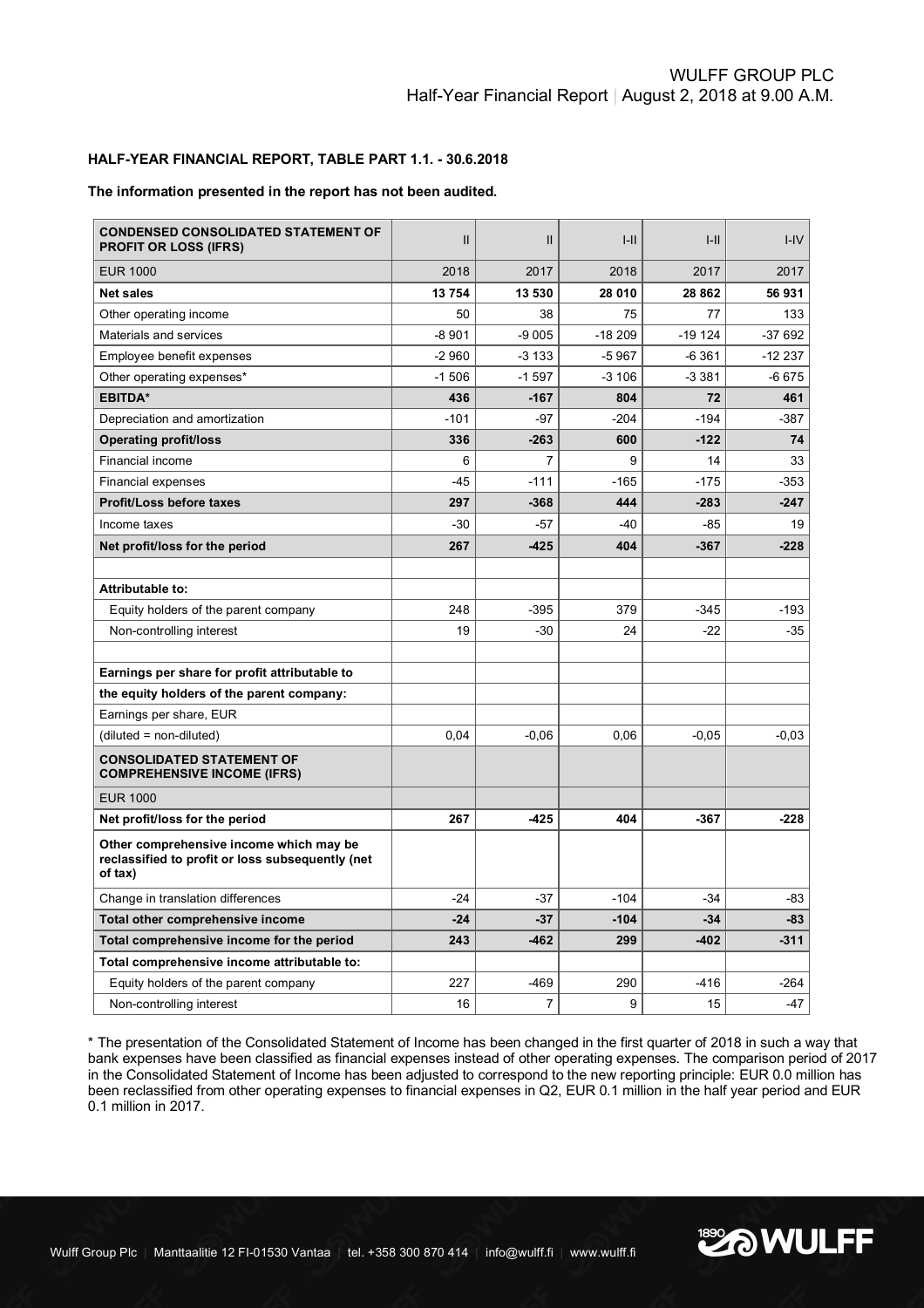| <b>CONDENSED CONSOLIDATED STATEMENT OF</b><br><b>FINANCIAL POSITION (IFRS)</b> |                  |                  |                      |
|--------------------------------------------------------------------------------|------------------|------------------|----------------------|
| <b>EUR 1000</b>                                                                | June<br>30, 2018 | June<br>30, 2017 | December<br>31, 2017 |
| <b>ASSETS</b>                                                                  |                  |                  |                      |
| <b>Non-current assets</b>                                                      |                  |                  |                      |
| Goodwill                                                                       | 6706             | 6835             | 6801                 |
| Other intangible assets                                                        | 348              | 395              | 416                  |
| Property, plant and equipment                                                  | 603              | 453              | 499                  |
| Non-current financial assets                                                   |                  |                  |                      |
| Interest-bearing financial assets                                              |                  | 35               |                      |
| Non-interest-bearing financial assets                                          | 105              | 57               | 105                  |
| Deferred tax assets                                                            | 1 2 8 8          | 1 1 6 6          | 1 2 7 7              |
| <b>Total non-current assets</b>                                                | 9050             | 8940             | 9099                 |
| <b>Current assets</b>                                                          |                  |                  |                      |
| Inventories                                                                    | 7037             | 7510             | 6959                 |
| Current receivables                                                            |                  |                  |                      |
| Interest-bearing receivables                                                   | 21               | 13               | 11                   |
| Non-interest-bearing receivables                                               | 8603             | 9 3 9 6          | 8652                 |
| Cash and cash equivalents                                                      | 429              | 718              | 213                  |
| <b>Total current assets</b>                                                    | 16 090           | 17 637           | 15 834               |
|                                                                                |                  |                  |                      |
| <b>TOTAL ASSETS</b>                                                            | 25 140           | 26 577           | 24 933               |
|                                                                                |                  |                  |                      |
| <b>EQUITY AND LIABILITIES</b>                                                  |                  |                  |                      |
| Equity                                                                         |                  |                  |                      |
| Equity attributable to the equity holders of the<br>parent company:            |                  |                  |                      |
| Share capital                                                                  | 2650             | 2650             | 2650                 |
| Share premium fund                                                             | 7662             | 7662             | 7662                 |
| Invested unrestricted equity fund                                              | 223              | 223              | 223                  |
| Retained earnings                                                              | 70               | 12               | 167                  |
| Non-controlling interest                                                       | 383              | 452              | 374                  |
| <b>Total equity</b>                                                            | 10 989           | 10 999           | 11 076               |
| <b>Non-current liabilities</b>                                                 |                  |                  |                      |
| Interest-bearing liabilities                                                   | 1 3 9 0          | 1982             | 1677                 |
| Deferred tax liabilities                                                       | 45               | 46               | 73                   |
| <b>Total non-current liabilities</b>                                           | 1435             | 2028             | 1750                 |
|                                                                                |                  |                  |                      |
| <b>Current liabilities</b>                                                     |                  |                  |                      |
| Interest-bearing liabilities                                                   | 2 5 3 2          | 2870             | 736                  |
| Non-interest-bearing liabilities                                               | 10 184           | 10 680           | 11 371               |
| <b>Total current liabilities</b>                                               | 12716            | 13 550           | 12 107               |
|                                                                                |                  |                  |                      |
| <b>TOTAL EQUITY AND LIABILITIES</b>                                            | 25 140           | 26 577           | 24 933               |

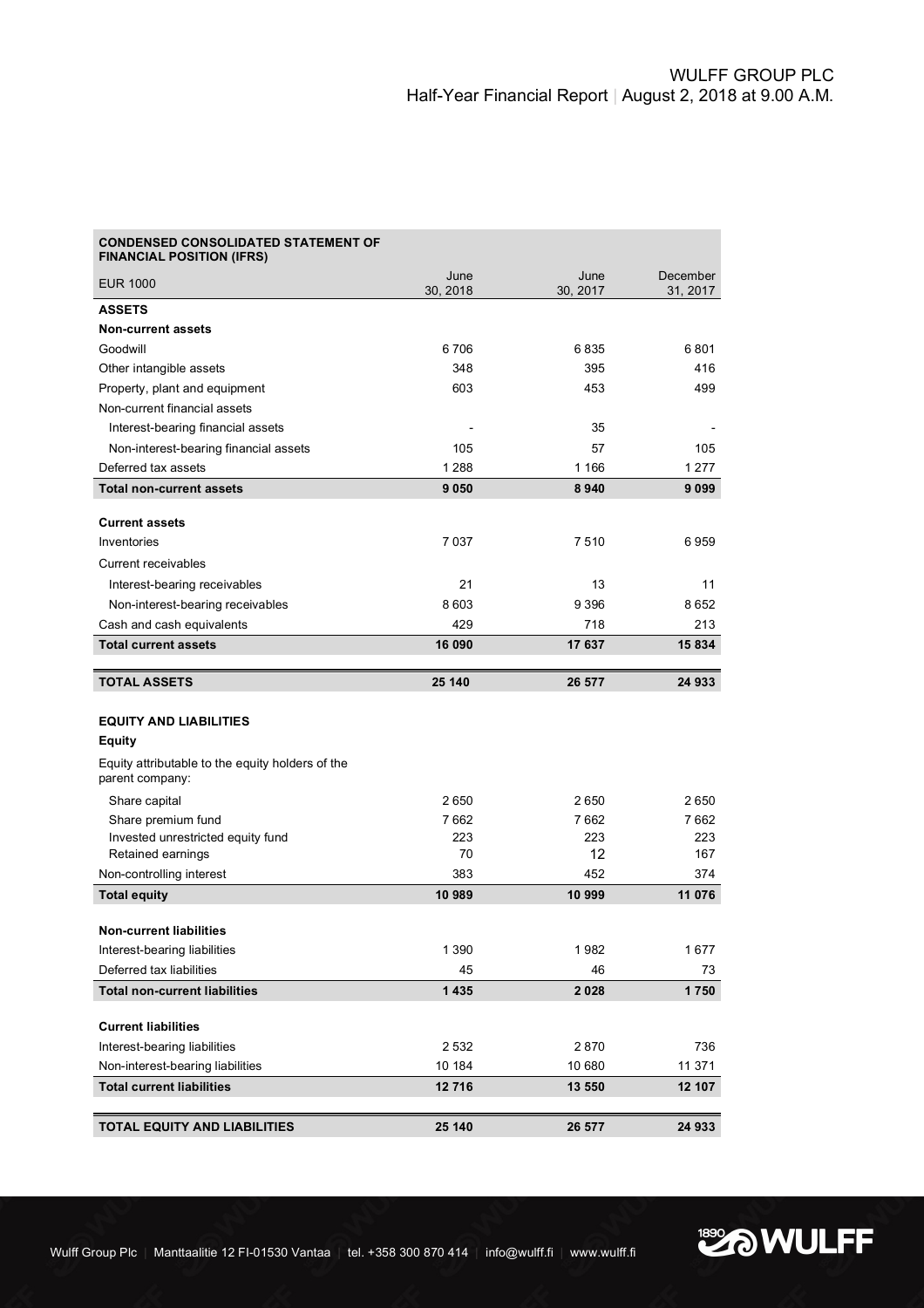| <b>CONDENSED CONSOLIDATED STATEMENT OF</b><br><b>CASH FLOWS (IFRS)</b>                    | $I-II$         | $I-II$   | $I - IV$  |
|-------------------------------------------------------------------------------------------|----------------|----------|-----------|
| <b>EUR 1000</b>                                                                           | 2018           | 2017     | 2017      |
| Cash flow from operating activities:                                                      |                |          |           |
| Cash received from sales                                                                  | 28 071         | 28 0 76  | 56 908    |
| Cash received from other operating<br>income                                              | 75             | 79       | 133       |
| Cash paid for operating expenses                                                          | $-28752$       | $-28913$ | $-55.549$ |
| Cash flow from operating activities before financial<br>items and income taxes            | $-607$         | -759     | 1492      |
| Interest paid                                                                             | $-40$          | $-43$    | -92       |
| Interest received                                                                         | 9              | 13       | 33        |
| Income taxes paid                                                                         | $-69$          | $-70$    | -44       |
| Net cash flow from operating activities                                                   | $-707$         | $-858$   | 1 3 8 9   |
| Cash flow from investing activities:                                                      |                |          |           |
| Investments in intangible and<br>tangible assets                                          | $-251$         | $-135$   | $-429$    |
| Proceeds from sales of intangible<br>and tangible assets                                  | $\overline{a}$ | ۰        | 17        |
| Other non-current financial assets                                                        |                |          | $-12$     |
| Net cash flow from investing activities                                                   | $-251$         | $-135$   | $-424$    |
| Cash flow from financing activities:                                                      |                |          |           |
| Dividends paid                                                                            | $-326$         | $-653$   | $-667$    |
| Payment for the partial interest in a subsidiary that does<br>not involve loss of control |                | $-48$    | -48       |
| Repayments of finance lease liabilities                                                   | $-33$          | $-31$    | -64       |
| Withdrawals and repayments of short-term loans                                            | 1778           | 2 1 2 0  | -48       |
| Withdrawals of long-term loans                                                            |                | 1 200    | 1 200     |
| Repayments of long-term loans                                                             | $-237$         | $-1271$  | $-1508$   |
| Net cash flow from financing activities                                                   | 1 1 8 2        | 1 3 1 6  | $-1136$   |
| Change in cash and cash equivalents                                                       | 224            | 323      | $-171$    |
| Cash and cash equivalents at the beginning of the period                                  | 213            | 419      | 419       |
| Translation difference of cash                                                            | -8             | $-24$    | -35       |
| Cash and cash equivalents at the end of the period                                        | 429            | 718      | 213       |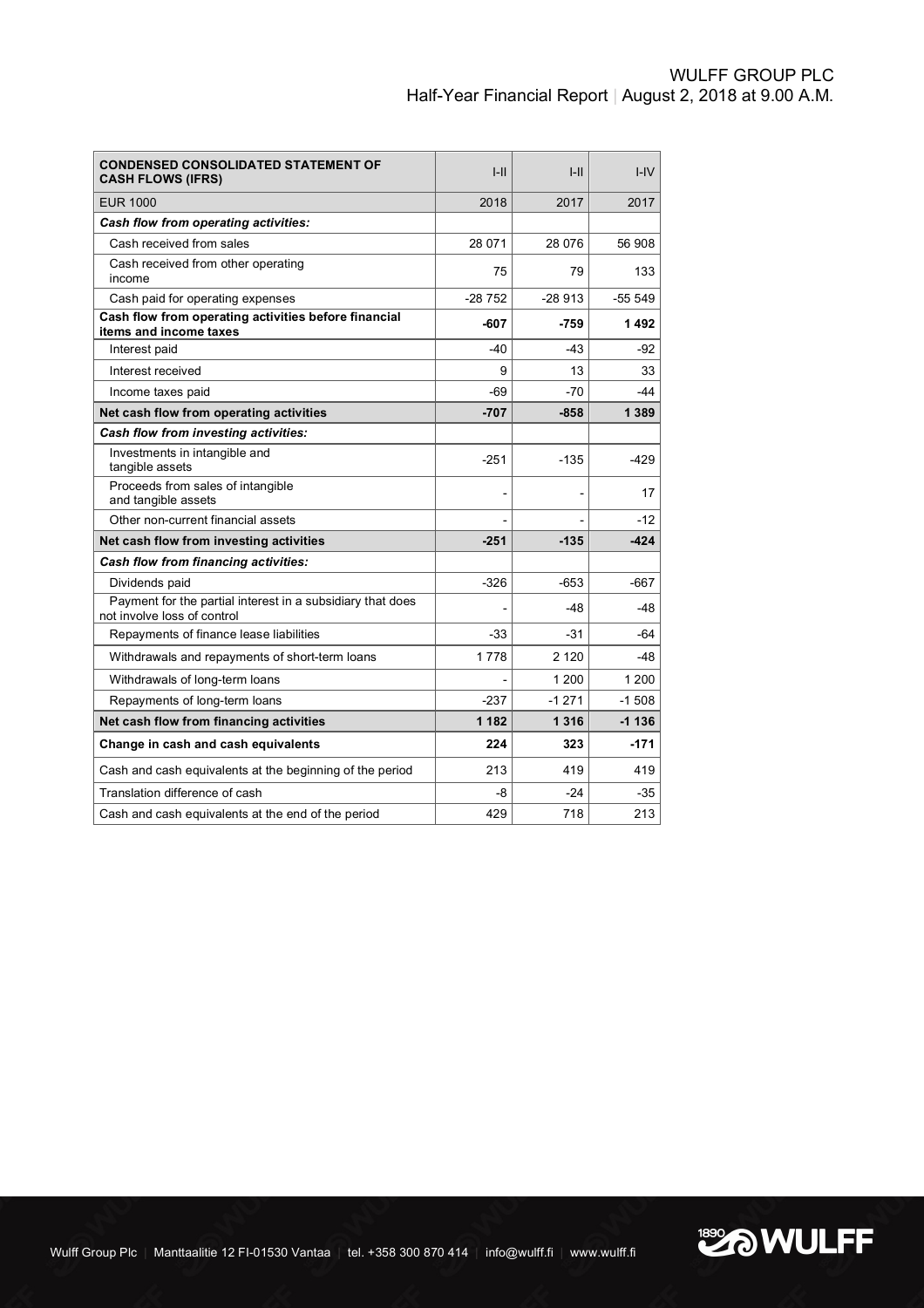# **CONDENSED CONSOLIDATED STATEMENT OF CHANGES IN EQUITY**

| 1000 EUR                                                                    |                  | Equity attributable to equity holders of the parent company |                                                      |               |                            |                      |        |                                 |              |
|-----------------------------------------------------------------------------|------------------|-------------------------------------------------------------|------------------------------------------------------|---------------|----------------------------|----------------------|--------|---------------------------------|--------------|
|                                                                             | Share<br>capital | Share<br>premium<br>fund                                    | Fund for<br>invested<br>non-<br>restricted<br>equity | Own<br>shares | Translation<br>differences | Retained<br>earnings | Total  | Non-<br>controlling<br>interest | <b>TOTAL</b> |
| Equity on January 1, 2018                                                   | 2650             | 7662                                                        | 223                                                  | $-260$        | $-508$                     | 935                  | 10702  | 374                             | 11 076       |
| IFRS 15 adjustment 1.1.2018 to<br>retained earnings                         |                  |                                                             |                                                      |               |                            | -61                  | -61    | $\blacksquare$                  | -61          |
| Adjusted equity on Jan 1,<br>2018                                           | 2650             | 7662                                                        | 223                                                  | -260          | $-508$                     | 874                  | 10642  | 374                             | 11016        |
| Effect of the IFRS 15 standard<br>change on the year-end result<br>for 2018 |                  |                                                             |                                                      |               |                            | 61                   | 61     | ä,                              | 61           |
| Net profit / loss for the period                                            |                  |                                                             |                                                      |               |                            | 318                  | 318    | 24                              | 342          |
| Net profit / loss for the period<br><b>TOTAL</b>                            |                  |                                                             |                                                      |               |                            | 379                  | 379    | 24                              | 404          |
| Other comprehensive income<br>(net of taxes):                               |                  |                                                             |                                                      |               |                            |                      |        |                                 |              |
| Change in translation difference                                            |                  |                                                             |                                                      |               | -90                        |                      | -90    | -15                             | $-104$       |
| <b>Comprehensive income</b><br>(net of taxes)                               |                  |                                                             |                                                      |               | -90                        | 379                  | 290    | 9                               | 299          |
| Dividends paid                                                              |                  |                                                             |                                                      |               |                            | $-326$               | $-326$ |                                 | $-326$       |
| Equity on June 30, 2018                                                     | 2650             | 7662                                                        | 223                                                  | $-260$        | $-597$                     | 927                  | 10 605 | 383                             | 10 988       |
|                                                                             |                  |                                                             |                                                      |               |                            |                      |        |                                 |              |
| Equity on January 1, 2017                                                   | 2650             | 7662                                                        | 223                                                  | $-260$        | $-436$                     | 1781                 | 11 619 | 483                             | 12 102       |
| Net profit / loss for the period                                            |                  |                                                             |                                                      |               |                            | $-345$               | $-345$ | $-22$                           | $-367$       |
| Other comprehensive income<br>(net of taxes):                               |                  |                                                             |                                                      |               |                            |                      |        |                                 |              |
| Change in translation difference                                            |                  |                                                             |                                                      |               | $-71$                      |                      | $-71$  | 37                              | $-34$        |
| <b>Comprehensive income</b><br>(net of taxes)                               |                  |                                                             |                                                      |               | -71                        | $-345$               | -416   | 15                              | -402         |
| Dividends paid                                                              |                  |                                                             |                                                      |               |                            | $-653$               | $-653$ |                                 | -653         |
| Changes in NCI which did not<br>lead to loss of control                     |                  |                                                             |                                                      |               |                            |                      |        | $-48$                           | -48          |
| Equity on June 30, 2017                                                     | 2650             | 7662                                                        | 223                                                  | $-260$        | $-507$                     | 783                  | 10 550 | 452                             | 10 999       |

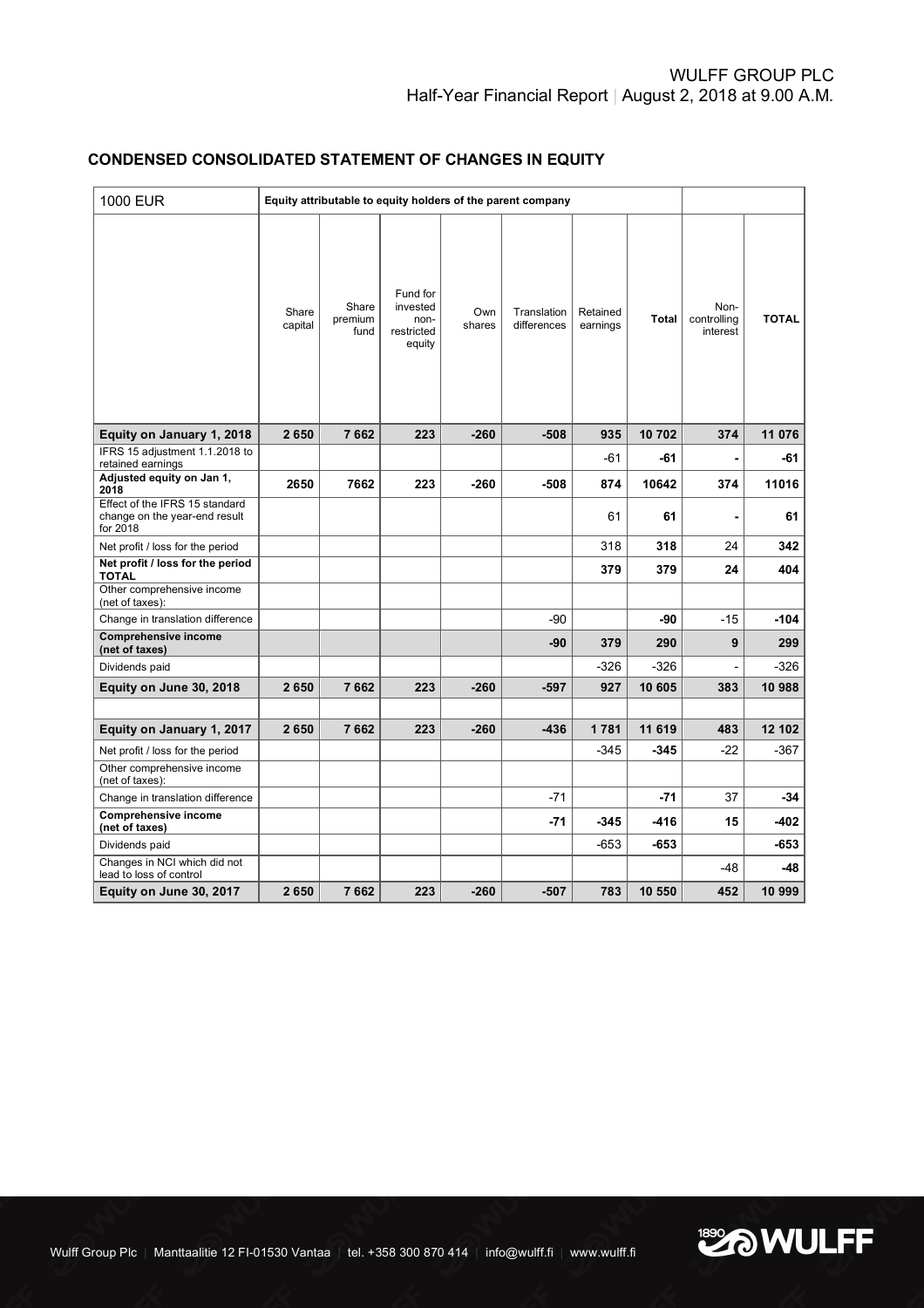# **NOTES TO THE CONSOLIDATED HALF-YEAR FINANCIAL REPORT**

### **1. BASIS OF PREPARATION**

This financial report has been prepared in accordance with IAS 34 Interim Financial Reporting. The accounting principles used in the preparation of this report are consistent with those used in the 2017 financial statements, taking into account the IFRS standard changes adopted as on Jan 1, 2018. The IFRS 15 Revenue from Contracts with Customers standard replaced previous IAS 18 and IAS 11 -standards and related interpretations. Due to the IFRS 15 standard adoption from Jan 1, 2018 onwards, the revenue of fair projects will be recognized at the time of fairs, and partial revenue recognition is no longer applied. Due to the IFRS 15 standard adoption, fair projects of partial revenue recognition from the last quarter 2017 are presented in the net sales for the first quarter 2018 on the date of the fairs amounting to EUR 0.1 million, and -0.1 million in purchase transactions. A corresponding adjustment has been made in retained earnings in the shareholders equity. Due to the adoption of the IFRS 9 Financial Instruments standard, credit loss provision was increased by 0.0 million in the first quarter. Other standard changes that have come into effect on Jan 1, 2018 have not had material impact on the financial statements. The changes have been described in the 2017 IFRS Consolidated Financial Statements. No standard changes and interpretations that have not been in effect at the end of reporting period have been used in the preparation of this half-year financial report.

The Group complies with the Guidelines on Alternative Performance Measures (APM) issued by the European Securities and Markets Authority (ESMA) in its statutory reporting. These alternative performance measures, such as the gross margin, comparable EBITDA and comparable operating profit, are used to present the underlying business performance and to enhance comparability between financial periods. The comparable EBITDA and comparable operating profit do not include items affecting comparability. These are items that are not included in normal business activities, such as profits from sales of car stock, profits from sales of subsidiaries, and write-downs of goodwill. The Alternative Performance Measures should not be taken as substitutes for the standards presented in the Generally Accepted Accounting Principles for IFRS.

The formulation of the half-year period report using IFRS principles requires the management to make estimates and assumptions when preparing financial reports. Although these estimates and assumptions are based on the management's best knowledge of today, the final outcome may differ from the estimated values presented in the financial statements.

All figures are presented as thousands of euros and have been rounded to the nearest thousand euros.

In July 2018, Wulff Group Plc acquired a two percent share of the share capital of S Supplies Holding AB and owns 89% of the share capital of the company after the acquisition. The purchase price was EUR 44 thousand. The book value of S Supplies Holding AB's net assets was EUR 2.1 million without goodwill at the end of June 2018. The Group has not had any other significant subsequent events.

No other material issues have come to the attention of the Group´s management in addition to the information given in this financial report.

The information presented in the half-year financial report has not been audited.

#### **2. CHANGES IN GROUP STRUCTURE**

#### **Changes in the shares of minority shareholders**

In January-June 2018 there were no changes in shares of non-controlling interest. In April 2017, the Group acquired 2% of share capital of S Supplies Holding AB, and now the Group owns 87% of the company's shares. The share price was EUR 48 thousand. S Supplies Holding AB's net assets were EUR 2.399 thousand (without goodwill). As a result of the acquisition, the non-controlling interest decreased by EUR 48 thousand.

**EXAMULFF**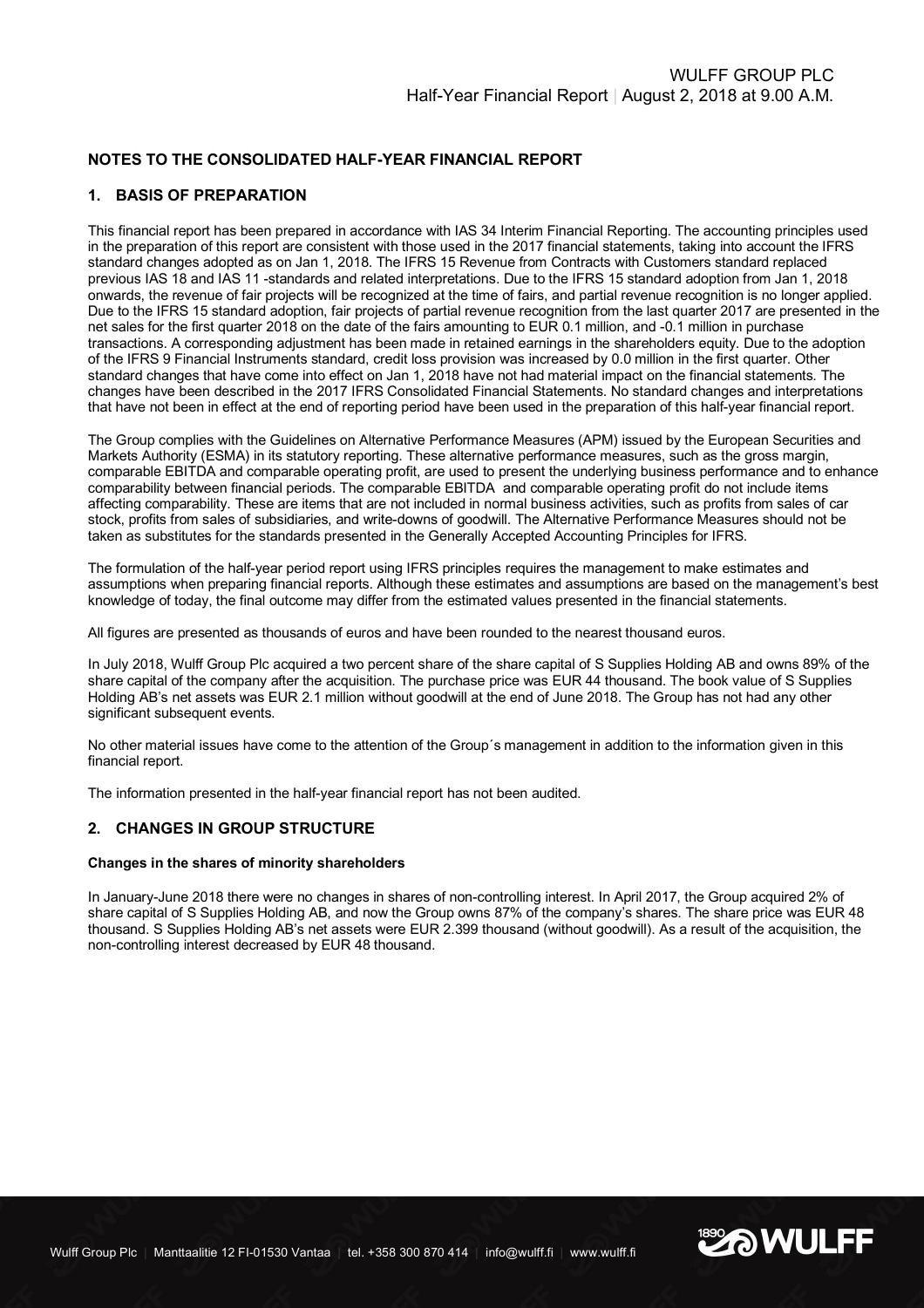# **3. SEGMENT INFORMATION**

|                                        | $\mathbf{I}$ | $\mathsf{I}$ | $I-II$  | $I-II$  | $I - IV$ |
|----------------------------------------|--------------|--------------|---------|---------|----------|
| <b>EUR 1000</b>                        | 2018         | 2017         | 2018    | 2017    | 2017     |
|                                        |              |              |         |         |          |
| Net sales by operating segments        |              |              |         |         |          |
| <b>Contract Customers Segment</b>      | 11 501       | 11 332       | 23 4 19 | 24 160  | 47 728   |
| <b>Expertise Sales Segment</b>         | 2 3 6 6      | 2 2 1 1      | 4 7 9 0 | 4 7 3 0 | 9 2 5 7  |
| <b>Group Services</b>                  | 100          | 81           | 199     | 161     | 327      |
| Intersegment eliminations              | $-214$       | -94          | $-398$  | $-189$  | $-381$   |
| <b>TOTAL NET SALES</b>                 | 13754        | 13 530       | 28 010  | 28 862  | 56 931   |
|                                        |              |              |         |         |          |
| Operating profit/loss by segments*     |              |              |         |         |          |
| <b>Contract Customers Segment</b>      | 347          | $-133$       | 564     | $-12$   | 571      |
| Direct Sales Segment                   | 53           | 39           | 190     | 149     | 119      |
| Group Services and non-allocated items | $-64$        | $-169$       | $-154$  | $-260$  | $-616$   |
| <b>TOTAL OPERATING PROFIT/LOSS</b>     | 336          | $-263$       | 600     | $-122$  | 74       |

\* The presentation of the Consolidated Statement of Income has been changed in the first quarter of 2018 in such a way that bank expenses have been classified as financial expenses instead of other operating expenses. The periodic segment information of the Consolidated Statement 2017 has been adjusted to correspond to the new reporting principle: in the Contract Customer segment EUR 0.0 million has been reclassified from other operating expenses to financial expenses in Q2, EUR 0.0 million for the half-year period and EUR 0.1. million for 2017. And in the Expertise Sales segment EUR 0.0 million in Q2, EUR 0.0. million for the half-year period and EUR 0.0 million for 2017.

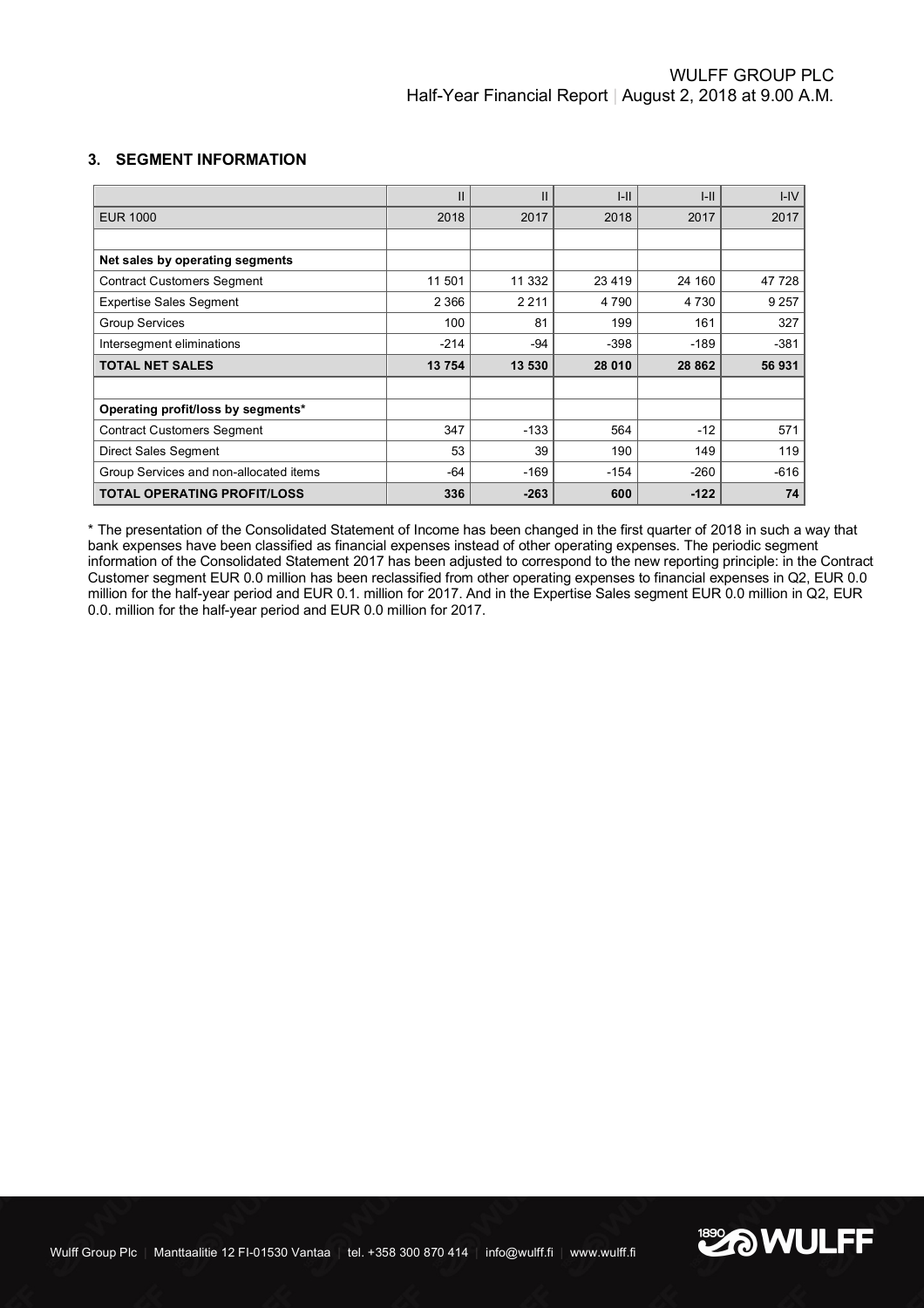# **4. KEY FIGURES**

|                                                                                        | $\mathbf{II}$ | $\mathbf{II}$ | $I-II$    | $I-II$  | $I - IV$ |
|----------------------------------------------------------------------------------------|---------------|---------------|-----------|---------|----------|
| <b>EUR 1000</b>                                                                        | 2018          | 2017          | 2018      | 2017    | 2017     |
| Net sales                                                                              | 13754         | 13 530        | 28 010    | 28 862  | 56 931   |
| Change in net sales, %                                                                 | 1.7%          | $-7.3%$       | $-3.0%$   | $-4.1%$ | $-4.0%$  |
| EBITDA*                                                                                | 436           | $-167$        | 804       | 72      | 461      |
| EBITDA margin, %                                                                       | 3.2%          | $-1.2%$       | 2.9%      | 0.3%    | 0.8%     |
| Operating profit/loss                                                                  | 336           | $-263$        | 600       | $-122$  | 74       |
| Operating profit/loss margin, %                                                        | 2.4%          | $-1.9%$       | 2.1%      | $-0.4%$ | 0.1%     |
| Profit/Loss before taxes                                                               | 297           | $-368$        | 444       | $-283$  | $-247$   |
| Profit/Loss before taxes margin, %                                                     | 2.2%          | $-2.7%$       | 1.6%      | $-1.0%$ | $-0.4%$  |
| Net profit/loss for the period attributable to equity<br>holders of the parent company | 248           | $-395$        | 379       | $-345$  | $-193$   |
| Net profit/loss for the period, %                                                      | 1.8%          | $-2.9%$       | 1.4%      | $-1.2%$ | $-0.3%$  |
| Earnings per share, EUR (diluted = non-diluted)                                        | 0.04          | $-0.06$       | 0.06      | $-0.05$ | $-0.03$  |
| Return on equity (ROE), %                                                              | 2.4%          | $-3.7%$       | 3.7%      | $-3.2%$ | $-2.0%$  |
| Return on investment (ROI), %                                                          | 2.2%          | 2,2%          | 3.4%      | $-1.6%$ | $-1.1%$  |
| Equity-to-assets ratio at the end of period, %                                         | 46.3%         | 44.5%         | 46.3%     | 44.5%   | 47.0%    |
| Debt-to-equity ratio at the end of period                                              | 31.6%         | 37.2%         | 31.6%     | 37.2%   | 19.8%    |
| Equity per share at the end of period, EUR **                                          | 1,62          | 1,62          | 1,62      | 1,62    | 1,64     |
| Investments in non-current assets                                                      | 58            | 179           | 251       | 317     | 429      |
| Investments in non-current assets, % of net sales                                      | 0.4%          | 1.3%          | 0.9%      | 1.1%    | 0.8%     |
| Treasury shares held by the Group at the end of<br>period                              | 79 000        | 79 000%       | 79 000    | 79 000  | 79 000   |
| Treasury shares, % of total share capital and votes                                    | 1.2%          | 1.2%          | 1.2%      | 1.2%    | 1.2%     |
| Number of total issued shares at the end of period                                     | 6 607 628     | 6 607 628     | 6 607 628 | 6607628 | 6607628  |
| Personnel on average during the period                                                 | 190           | 197           | 192       | 201     | 198      |
| Personnel at the end of period                                                         | 187           | 199           | 187       | 199     | 195      |

\* The presentation of the Consolidated Statement of Income has been changed in the first quarter of 2018 in such a way that all bank expenses have been classified as financial expenses. The comparison period 2017 has been adjusted according to the new reporting principle: bank expenses have been reclassified from other operating expenses to financial expenses impacting the EBITDA and operating profit by EUR 0.0 million in Q2, EUR 0.1 million for the half-year period and EUR 0.1 million for 2017. In 2017, the impact on the EBITDA margin-% was +0.2% in Q2 and on the operating profit/loss margin-% +0.3%. The impact on the EBITDA margin-% and operating profit/loss margin-% was +0.2% in the half-year period and in the whole financial year.

\*\* Equity attributable to the equity holders of the parent company / Number of shares excluding the acquired own shares